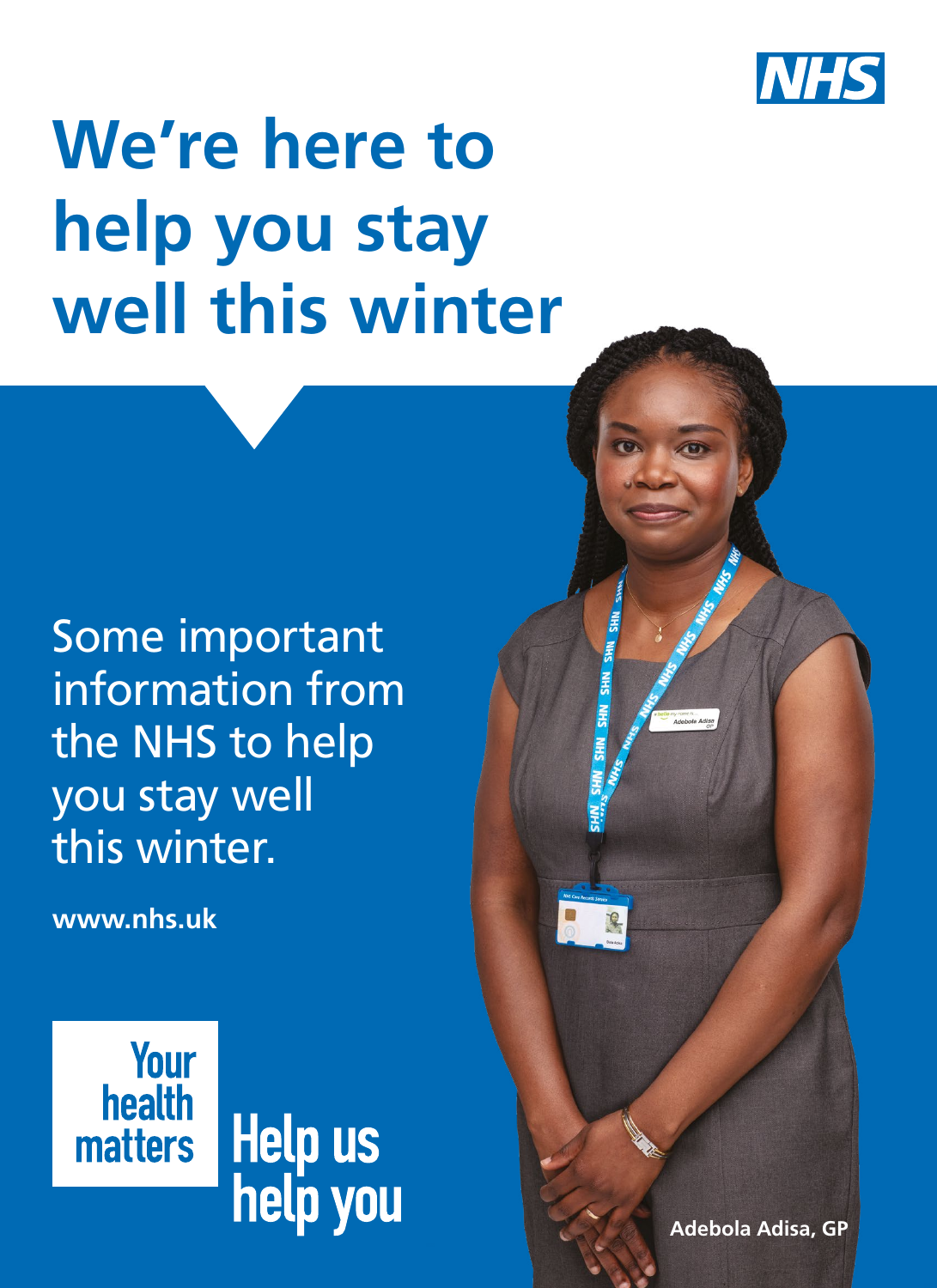# **Stay well this winter**

If you're worried about your health, don't delay, your NHS wants to see you – help us help you get the care you need this winter.

Winter conditions can be bad for our health, especially for people aged 65 or older, and people with long-term conditions such as heart or kidney disease, COPD (including emphysema and chronic bronchitis), asthma or diabetes.

Being cold can raise the risk of increased blood pressure, heart attacks and strokes.

The cold and damp weather, ice, snow and high winds can all aggravate any existing health problems and make us more vulnerable to respiratory winter illnesses. But there are lots of things you can do to stay well this winter.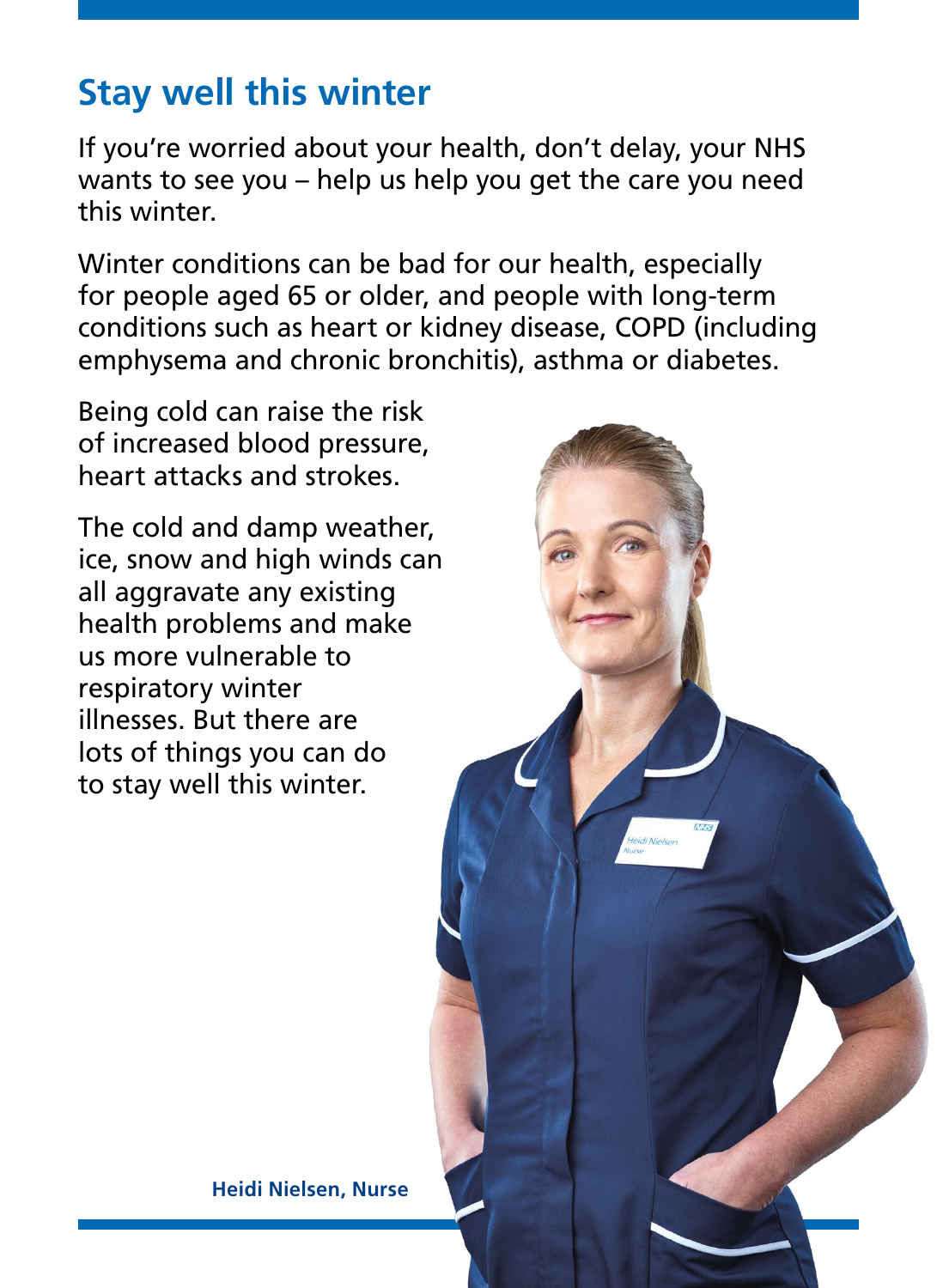# **Suspect you have COVID-19?**

If you have any of the main symptoms of COVID-19 it's important you get tested as soon as possible:

- **• a high temperature** this means you feel hot to touch on your chest or back (you do not need to measure your temperature)
- **• a new, continuous cough** this means coughing a lot for more than an hour, or three or more coughing episodes in 24 hours (if you usually have a cough, it may be worse than usual)
- **• a loss or change to your sense of smell or taste** this means you've noticed you cannot smell or taste anything, or things smell or taste different to normal

If you have any of the main symptoms of COVID-19, even if they're mild:

**• get a PCR test** (test that is sent to a lab) as soon as possible to check if you have COVID-19

You can apply for a test online via **[www.nhs.uk/coronavirus](https://www.nhs.uk/coronavirus)**, or by calling 119. If you have difficulties communicating or hearing, the service is available by textphone on 18001 119 and the NHS 119 British Sign Language (BSL) interpreter service at: **https://signvideo.co.uk/nhs119/**

If you are getting a test because you have symptoms, you must stay at home until you get your result. Anyone in your support bubble who hasn't received both vaccinations must also stay at home.

If you need medical advice about your symptoms, use the NHS 111 online COVID-19 service **[111.nhs.uk/covid-19](https://111.nhs.uk/covid-19)**, or call 111 if you can't get online.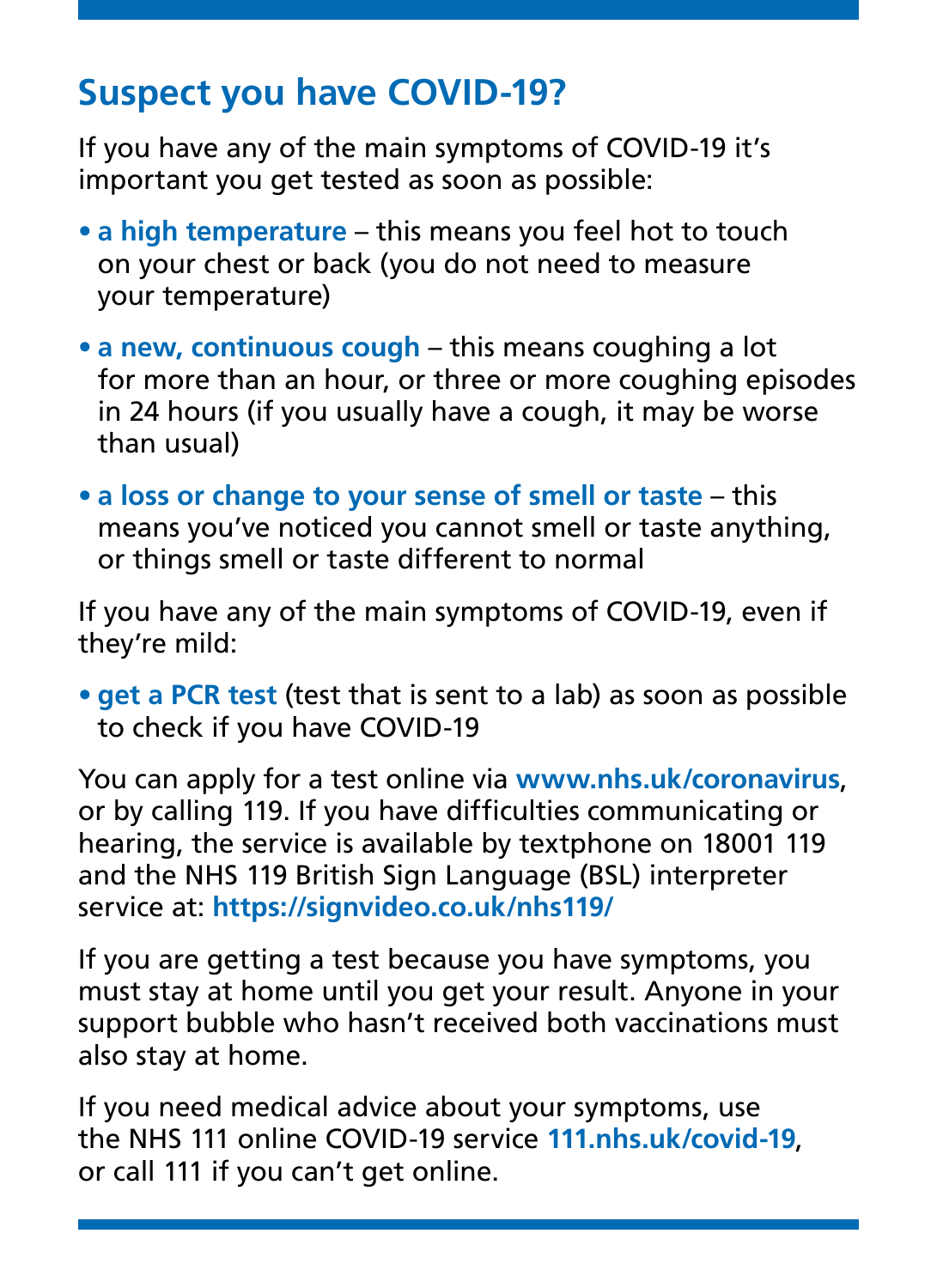#### **Feeling unwell and it's not COVID-19 symptoms?**

For minor health concerns, your local pharmacy team can help. If you can't get to a pharmacy yourself, ask someone to go for you or call them.

Don't delay, the sooner you get advice, the better. For urgent health concerns, you can contact NHS 111 by phone or online.

GP practices offer remote consultations online or by phone. If you need a face-to-face appointment, they will tell you what to do.

If you need medical help fast or think you need to go to an Emergency Department (A&E), are worried about your symptoms or you're not sure what to do, go straight to NHS 111, call or go online – **[111.nhs.uk](https://111.nhs.uk/)**

**Have a look at the back of this booklet to tell you more about the NHS services** 

# **COVID-19 booster vaccinations**

The COVID-19 booster programme is the rollout of an additional vaccine dose to people who have previously received two doses of a COVID-19 vaccine. It will ensure continued protection for those most at risk.

Booster vaccinations will be given no earlier than six months after completion of the first course of vaccination. We strongly recommend you have the booster to ensure you have maximum protection ahead of the winter months.

The NHS will invite eligible people to book their booster vaccine when it is their turn.

For more information visit: **[www.nhs.uk/covid-vaccination](https://www.nhs.uk/conditions/coronavirus-covid-19/coronavirus-vaccination/)**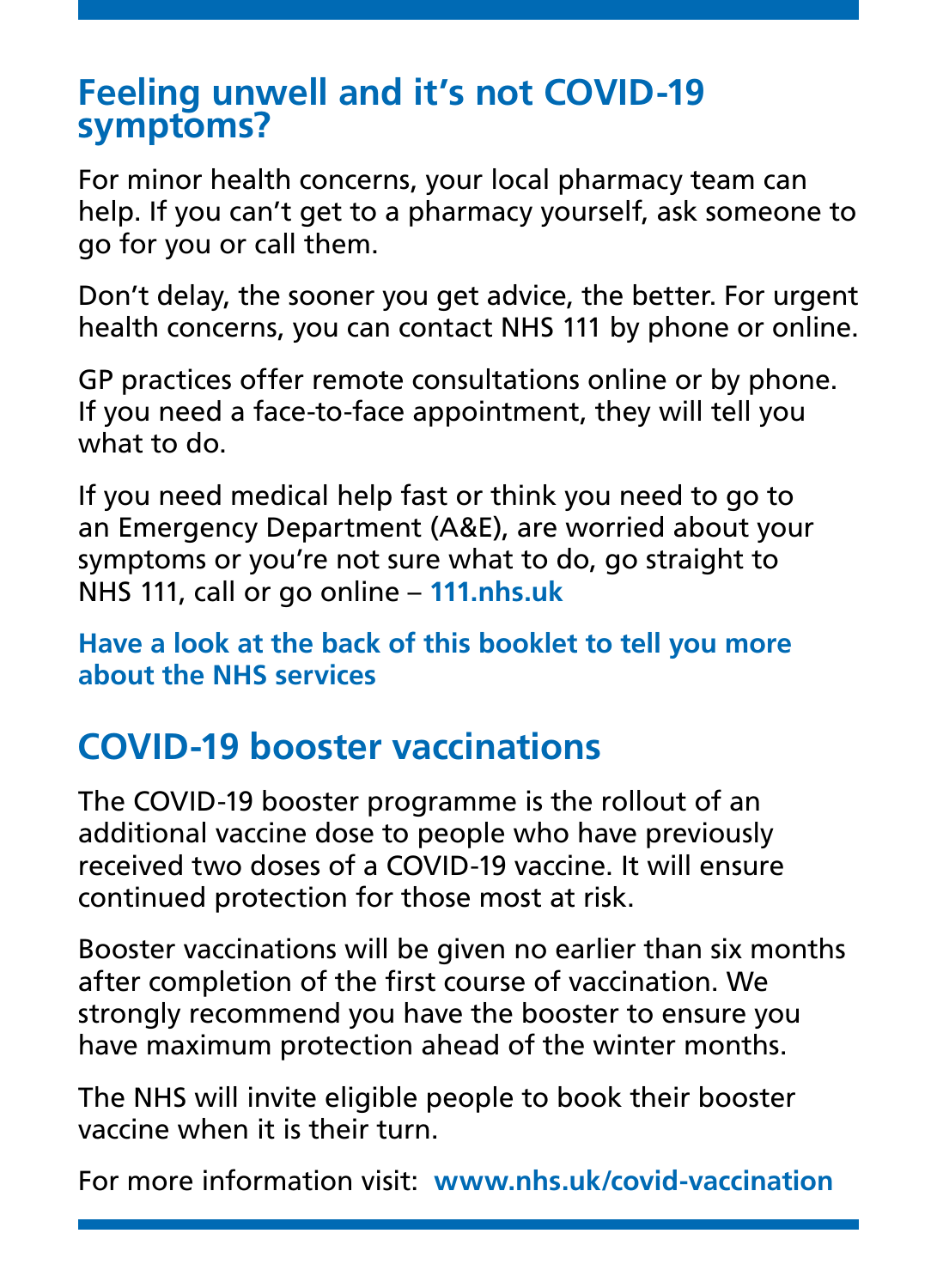# **Make sure you get your flu vaccination**

The flu virus strikes in winter and it can be far more serious than you think. Flu can lead to serious complications such as bronchitis and pneumonia, and it can be deadly.

That's why the flu vaccine is free if you're aged 50 or over, or if you have a long-term health condition.

If you have young children or grandchildren they may also be eligible for a free nasal spray vaccination.

If you are pregnant you are eligible for a free flu vaccination at any time in your pregnancy; ask your GP practice, pharmacist or midwife. And if you are the main carer of an older or disabled person, you may also be eligible for the free flu vaccine.

Just speak to your GP practice or pharmacist. You can also find more information at **[www.nhs.uk/fluvaccine](https://www.nhs.uk/conditions/vaccinations/flu-influenza-vaccine/)**

Also, don't forget that if you're aged 65 or over, or have certain health conditions, you are eligible for the pneumococcal vaccine, which will help protect you from pneumococcal diseases such as pneumonia. Ask your GP practice.

# **Keep warm**

It is important to keep warm in winter – both inside and outdoors. Keeping warm over the winter months can help to prevent colds, flu and more serious health problems such as heart attacks, strokes, pneumonia and depression.

**Heat your home to at least 18°C (65°F).** You might prefer your main living room to be slightly warmer.

**Keep your bedroom window closed on winter nights.** Breathing cold air can be bad for your health as it increases the risk of chest infections.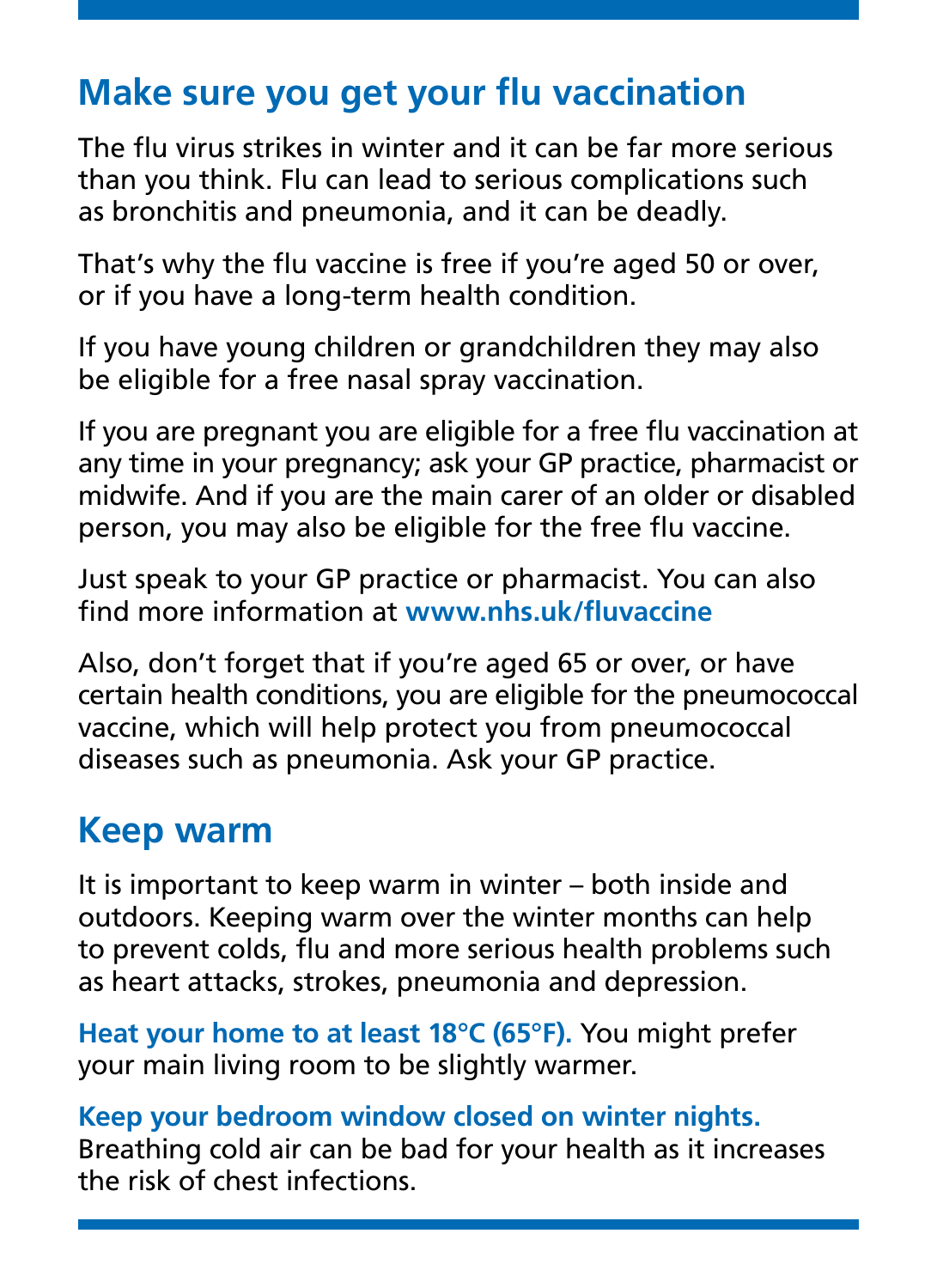**Keep active when you're indoors.** Try not to sit still for more than an hour or so.

**Wear several layers of light clothes.** Several layers trap warm air better than one bulky layer.

**Make sure you're receiving all the help that you're entitled to.** There are grants, benefits and sources of advice available to make your home more energy efficient, improve your heating or help with bills. Visit **[www.simpleenergyadvice.org.uk](https://www.simpleenergyadvice.org.uk/)** and **[www.gov.uk/browse/benefits/heating](https://www.gov.uk/browse/benefits/heating)** for further information.

**And check your heating and cooking appliances are safe.** Contact a Gas Safe registered engineer to make sure they're operating properly. Visit **[www.gassaferegister.co.uk](https://www.gassaferegister.co.uk/)**

# **Keep active**

There's strong evidence that people who are active have a lower risk of heart disease, stroke, type 2 diabetes, some cancers, depression and dementia. Regular exercise can help improve your mental health, reduce the risk of falling and can be beneficial for recovery if you do get ill.

Try to reduce the amount of time you spend sitting down during the day. Break up your time spent being inactive by walking around your home or standing up from your chair during TV advert breaks or when you're on the phone.

There are many activities you could do at home, such as walking up and down stairs, dancing, gardening, housework, or taking part in online fitness classes.

It doesn't matter what you do, as long as it's something you enjoy and keeps you moving. Don't do anything that doesn't feel comfortable and trust your instincts about your own limits. Stop if you are feeling any pain or lightheaded and stay hydrated.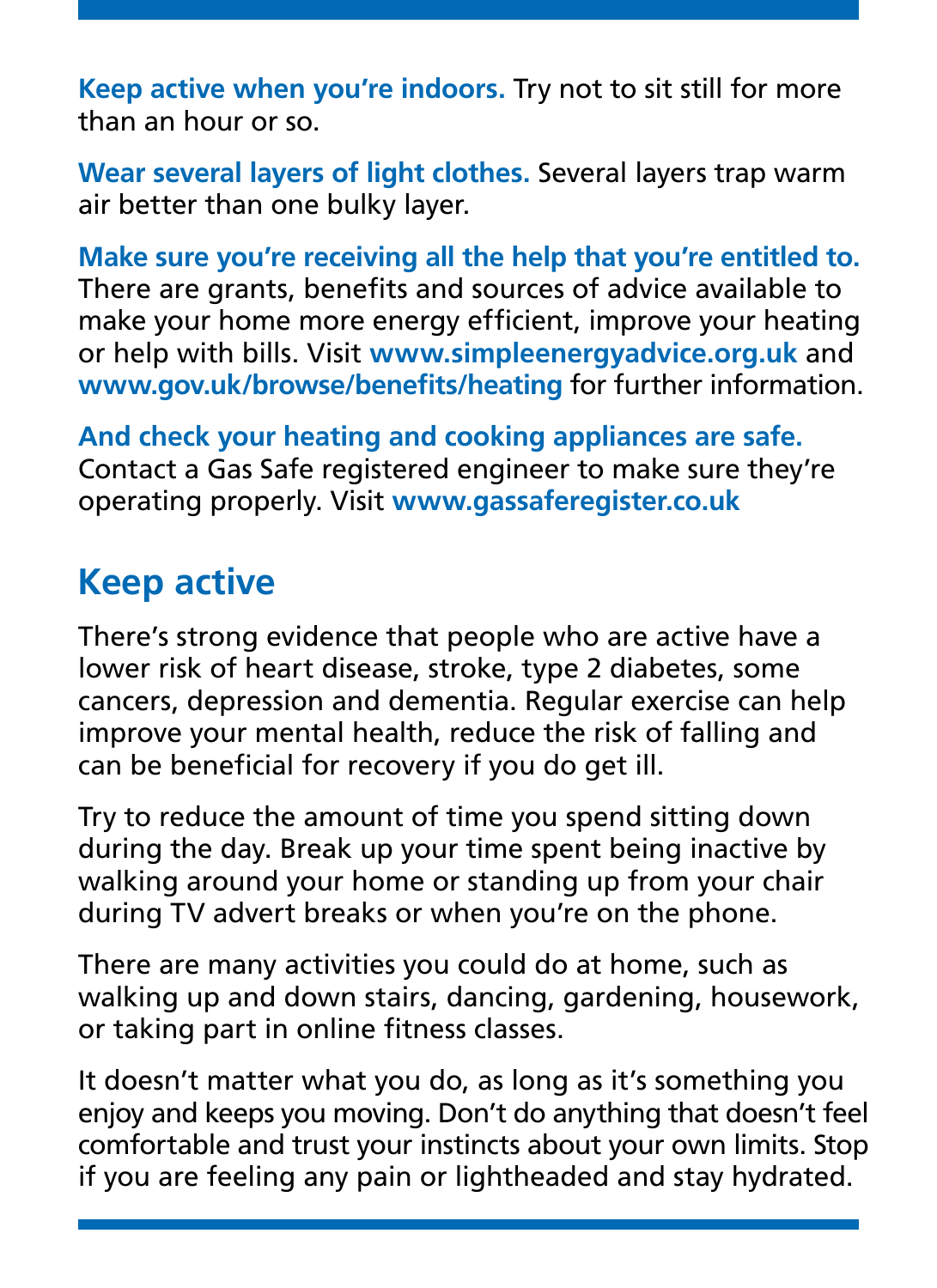For tips on keeping active go to **[www.nhs.uk/keepactive](https://www.nhs.uk/keepactive)** or have a look at **[www.ageuk.org.uk](https://www.ageuk.org.uk/)**

# **Mental health support**

We all feel down from time to time, no matter our age. But if you've not been feeling yourself for a while, talking therapy could help you feel better.

Contact your GP practice about talking therapy if you're feeling anxious, low or out of sorts. Your GP is there to help you – physically and mentally – and can refer you to the right service.

If you or a loved one are experiencing a mental health crisis, you can call your local NHS mental health helpline for 24-hour advice and support: **[nhs.uk/urgentmentalhealth](https://www.nhs.uk/mental-health/advice-for-life-situations-and-events/where-to-get-urgent-help-for-mental-health/)**

# **Check your medicine cabinet**

Ask your pharmacist what medicines should be in your cabinet to help get you and your family through the winter season.

Many over-the-counter medicines (including paracetamol and ibuprofen) are available to relieve symptoms of common winter ailments such as colds, sinusitis or painful middle ear infection (earache).

Your pharmacist can help if you need any advice.

**Nicky Thethy, Practice Nurse**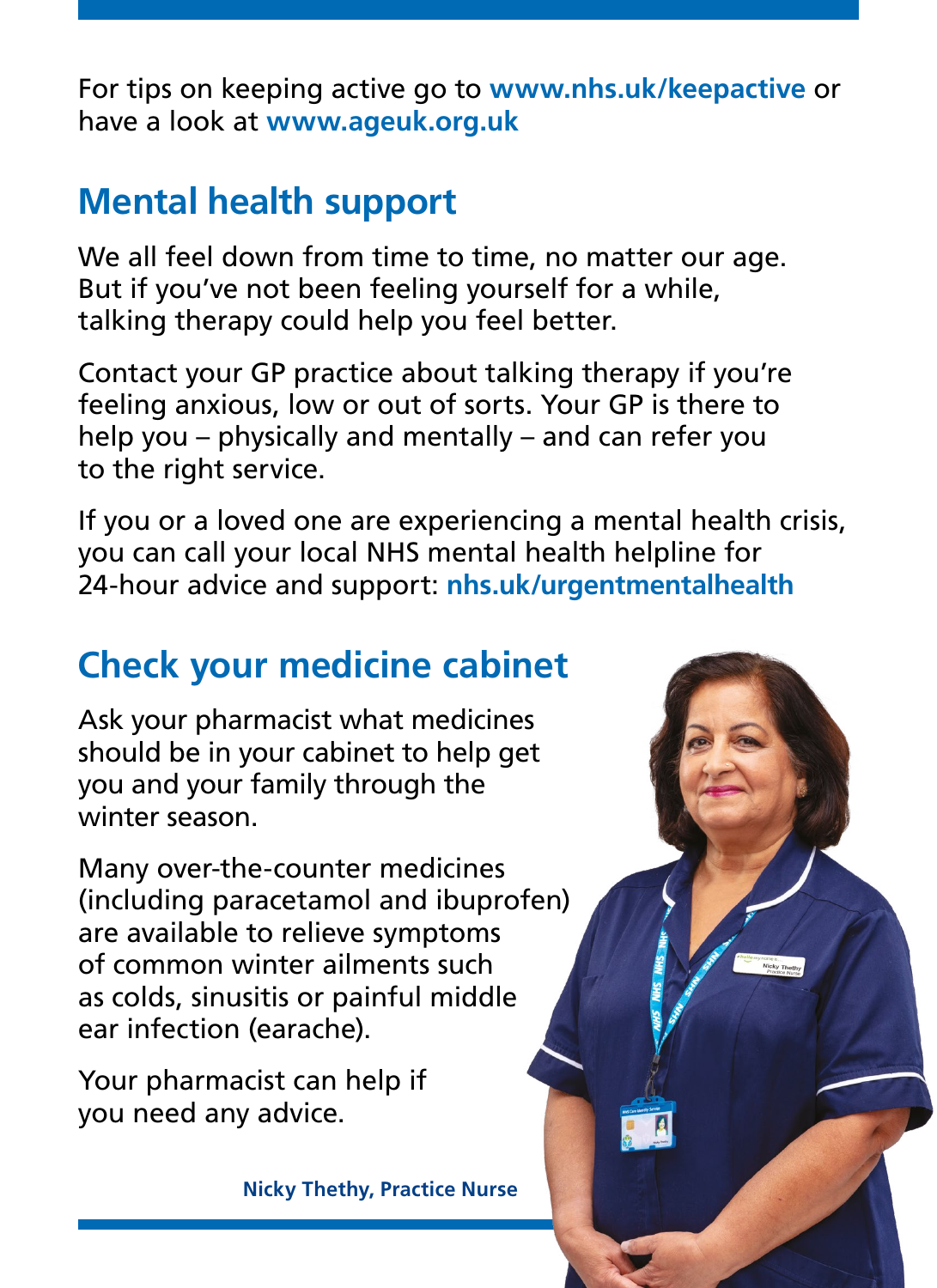To manage winter illness symptoms at home, you should keep warm, rest, drink plenty of fluids, have at least one hot meal a day to keep your energy levels up and use over-the-counter medications to help give relief.

For more information search 'medicine cabinet' on **[www.nhs.uk](http://www.nhs.uk/)**

# **Handwashing**

Washing your hands with soap and water is one of the easiest ways to protect yourself and others from illnesses such as food poisoning, diarrhoea, flu and COVID-19.

Wash your hands thoroughly for the amount of time it takes to sing "Happy Birthday" twice (around 20 seconds).

You should wash your hands:

- once you get home, or into work
- after using the toilet or changing a nappy
- before and after handling raw foods like meat and vegetables
- before eating or handling food
- after blowing your nose, sneezing or coughing
- before and after treating a cut or wound
- after touching animals, including pets, their food and after cleaning their cages

Washing your hands properly removes dirt, viruses and bacteria to stop them spreading to other people and objects. If you do not have immediate access to soap and water then use alcohol-based handrub.

For more information go to **[www.nhs.uk/handwashing](https://www.nhs.uk/handwashing)**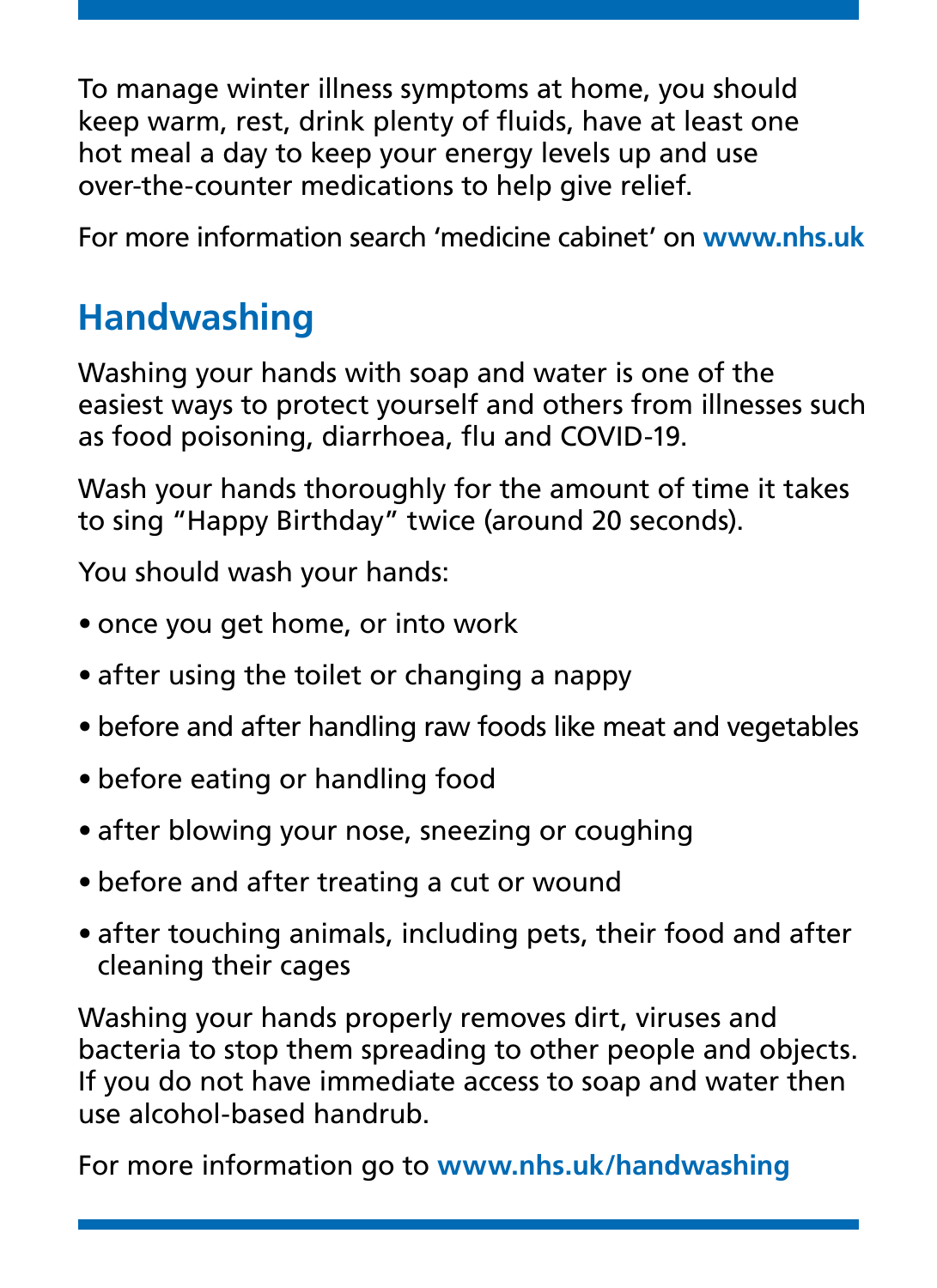# **Prescriptions**

Make sure you get your prescription medicines before your pharmacy or GP practice closes for Christmas.

And, if you've been prescribed antibiotics or any other medication, **make sure you take them as directed.**

Don't go to a pharmacy if you have symptoms of COVID-19 or are self-isolating. You can order prescriptions via GP or pharmacy websites and apps or by calling them. Ask a friend, relative or volunteer to collect medicines for you.

You can also order your repeat prescriptions via the NHS App, as well as make GP appointments. The NHS App is available on the App Store and on Google Play. For more information visit **[www.nhs.uk/nhsapp](https://www.nhs.uk/using-the-nhs/nhs-services/the-nhs-app/)**

Download on the<br>App Store



**William Pike, Pharmacist**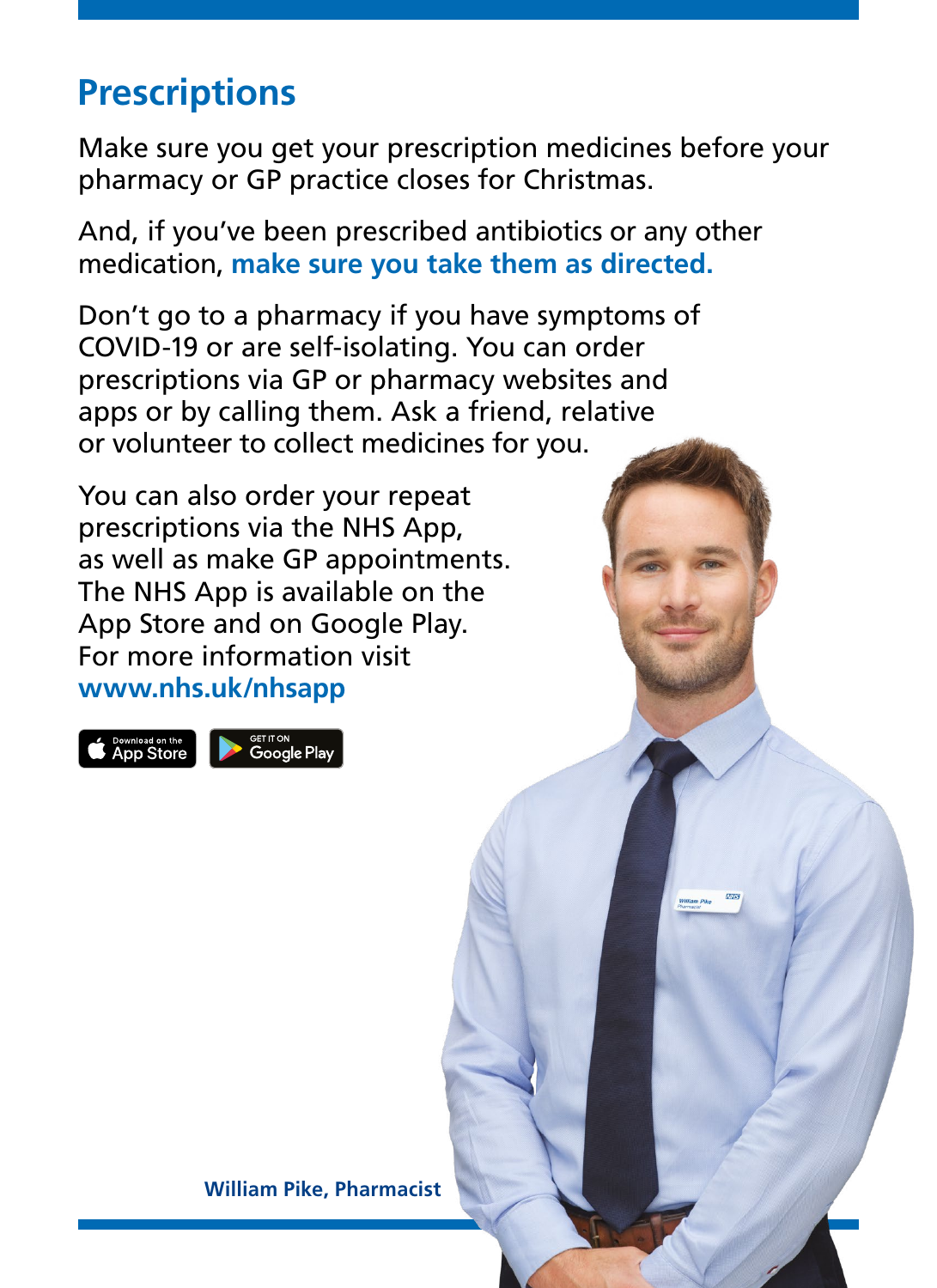# **Look out for other people**

Remember that other people, such as older neighbours, friends and family members, may need a bit of extra help over the winter. There's a lot you can do to help people who are more frail than you.

Icy pavements and roads can be very slippery, and cold weather can stop people from getting out and about.

**Keep in touch** with your friends, neighbours and family and ask if they need any practical help, or if they're feeling under the weather.

**Make sure they're stocked up with enough food supplies** for a few days, in case they can't go out. If they do need to go out in the cold, encourage them to **wear shoes with a good grip and a scarf around the mouth** to protect them from the cold air, and to reduce their risk of chest infections.

And make sure they **get any prescription medicines before the Christmas holidays start** and if bad weather is forecast.

If they need help over the holiday period when the GP practice or pharmacy is closed or they're not sure what to do, NHS 111 can help. The service is available online at **[111.nhs.uk](https://111.nhs.uk/)** and also by phone. By answering questions about their health problem they will be told what to do and where to go. You can also find information at **[www.nhs.uk](https://www.nhs.uk/)**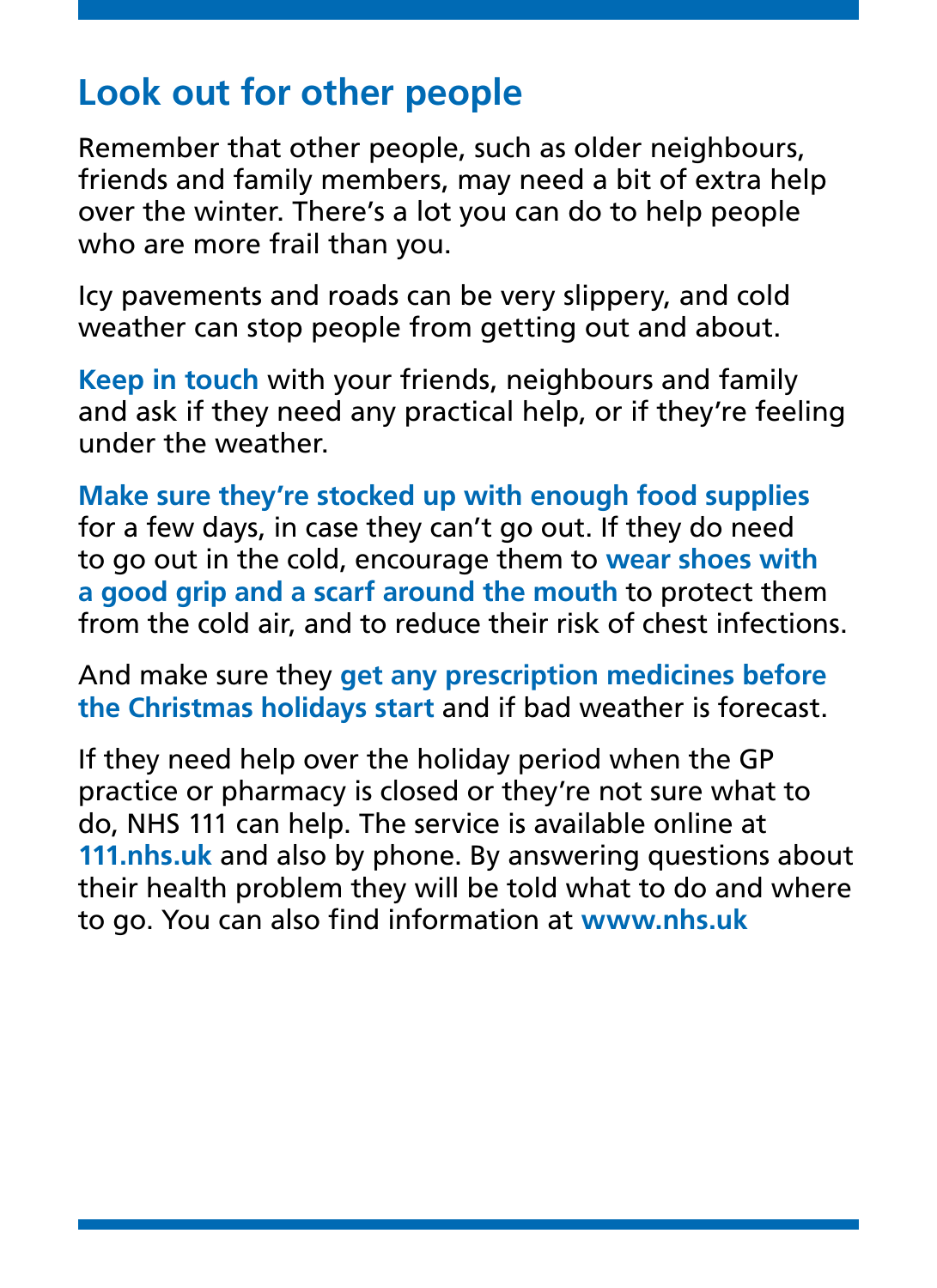# **NHS Volunteer Responders**

NHS Volunteer Responders offer help to people who are self-isolating because they have COVID-19, or because they are avoiding public places because of this virus. If you don't have other support you can get help for a four-week period to collect your shopping and prescriptions or to top up your energy meter (please note that you will need to pay for the shopping and energy credit). You can also arrange for a volunteer to ring up for a friendly chat. If you need help call 0808 196 3646.

# **Six things we recommend you do:**

Make sure you get your flu vaccination.

Come forward for your COVID-19 booster when offered.

Keep your home at 18°C (65°F) or higher if you can.

Take advantage of financial schemes and discounts to help you pay for heating.

Contact NHS 111 online or by phone if you are worried about any symptoms.

Look out for other people who may need a bit of extra help over the winter.

#### **Write down your surgery and local pharmacy numbers here:**